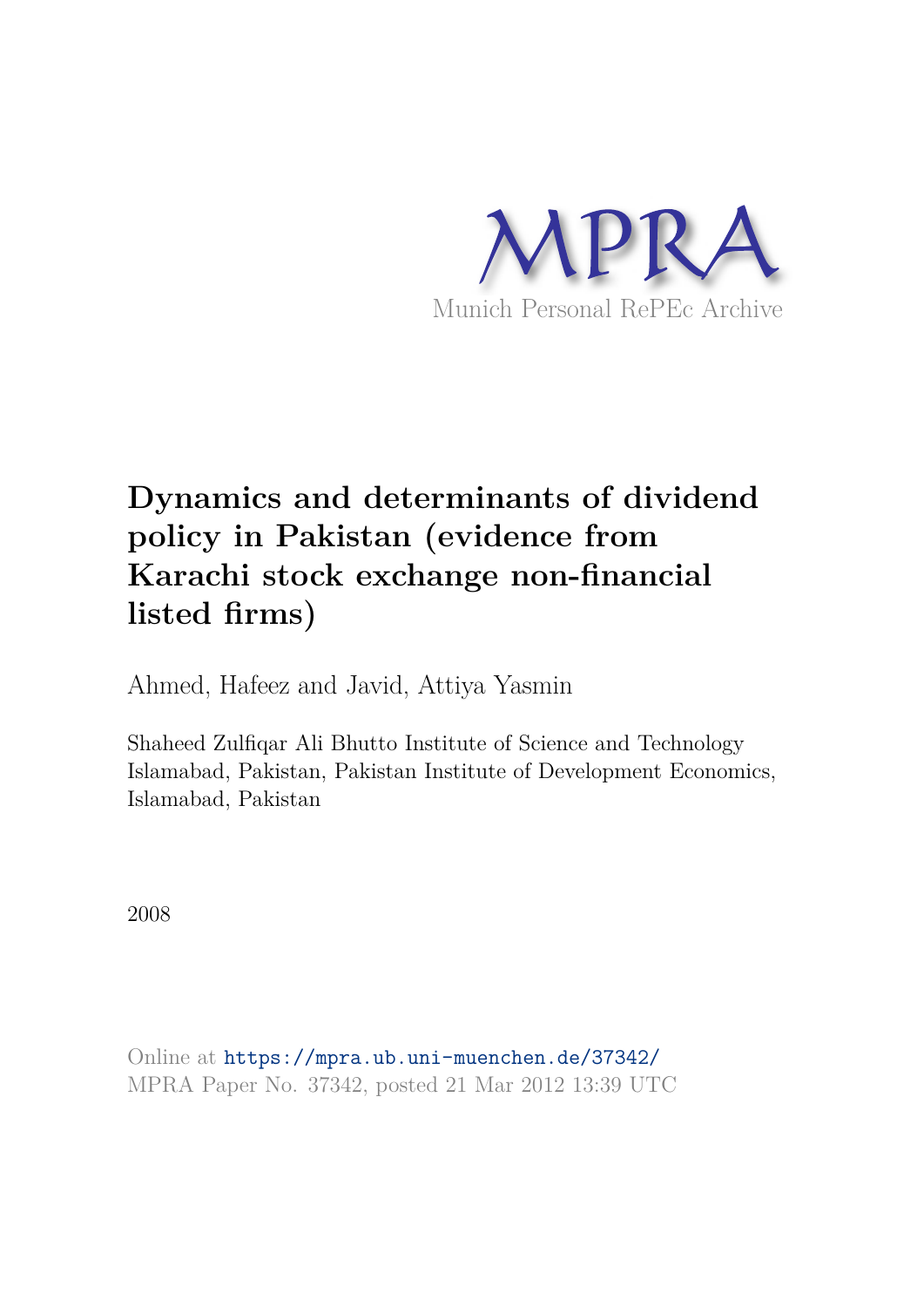# **Dynamics and Determinants of Dividend Policy in Pakistan (Evidence from Karachi Stock Exchange Non-Financial Listed Firms)**

# **Hafeez Ahmed Shaheed Zulfiqar Ali Bhutto Institute of Science and Technology, Islamabad, Pakistan Hafeez.mano@gmail.com Attiya Y. Javid Pakistan Institute of Development Economics, Islamabad attiyajavid@pide.org.pk**

## **Abstract**

This study examines the dynamics and determinants of dividend payout policy of 320 nonfinancial firms listed in Karachi Stock Exchange during the period of 2001 to 2006. For the analysis we use dividend model of Lintner (1956) and its extended versions in dynamic setting. The results consistently support that Pakistani listed non-financial firms rely on both current earning per share and past dividend per share to set their dividend payments. However, the dividend tends to be more sensitive to current earnings than prior dividends. The listed nonfinancial firms having the high speed of adjustment and low target payout ratio show the instability in smoothing their dividend payments. To find out the determinants of dividend payout policy dynamic panel regression has been performed. It is found that the profitable firms with more stable net earnings can afford larger free cash flows and therefore pay larger dividends. Furthermore the ownership concentration and market liquidity have the positive impact on dividend payout policy. Besides, the investment opportunities and leverage have the negative impact on dividend payout policy. The market capitalization and size of the firms have the impact on dividend payout policy which shows that the firms prefer to invest in their assets rather than pay dividends to their shareholders.

#### **JEL Classification:** G32, G35

**Key words**: Dividend policy, partial adjustment model, dividend dynamics, target payout, Dynamics panel data

# **1. Introduction**

<u>.</u>

The behaviour of dividend policy is the most debateable issue in the corporate finance literature and still keeps its prominent place both in developed and emerging markets. Many researchers try to uncover the issue regarding the dividend behaviour or dynamics and determinants of dividend policy but we still don"t have an acceptable explanation for the observed dividend behaviour of firms (Black, 1976; Allen and Michaely, 2003 and Brealey and Myers 2005). One of the well known explanations of dividend behaviour is the smoothing of firm"s dividends vis-a-vis earnings and growth. In his seminal research, Lintner (1956) find that firms in the United States adjust their dividends smoothly to maintain a target long run payout ratio. Several studies appear after this work and evidence suggest that the dividend policy of the companies varies from country to country due to various institutions and capital market differences.

The Pakistan"s capital market and the economy have several important features for examining the dynamics of dividend policy. Firstly, Pakistan is moving towards the development and improving the economy position in the world since the 1980.<sup>1</sup> The capital markets of Pakistan

<sup>&</sup>lt;sup>1</sup> The economic growth and revolution has been identified by many researchers. From being a poverty suffering and economically backward country in 1980 with the GDP per capita income of only US\$680, it exceeded US\$ 2600 in 2007 that will show the much better shape then it was ever before. Pakistan"s economy is 56.8% free, according to the assessment of 2008 which makes it the world  $93<sup>rd</sup>$  freest economy Pakistan is ranked  $16<sup>th</sup>$  out of 30 countries in Asia pacific region.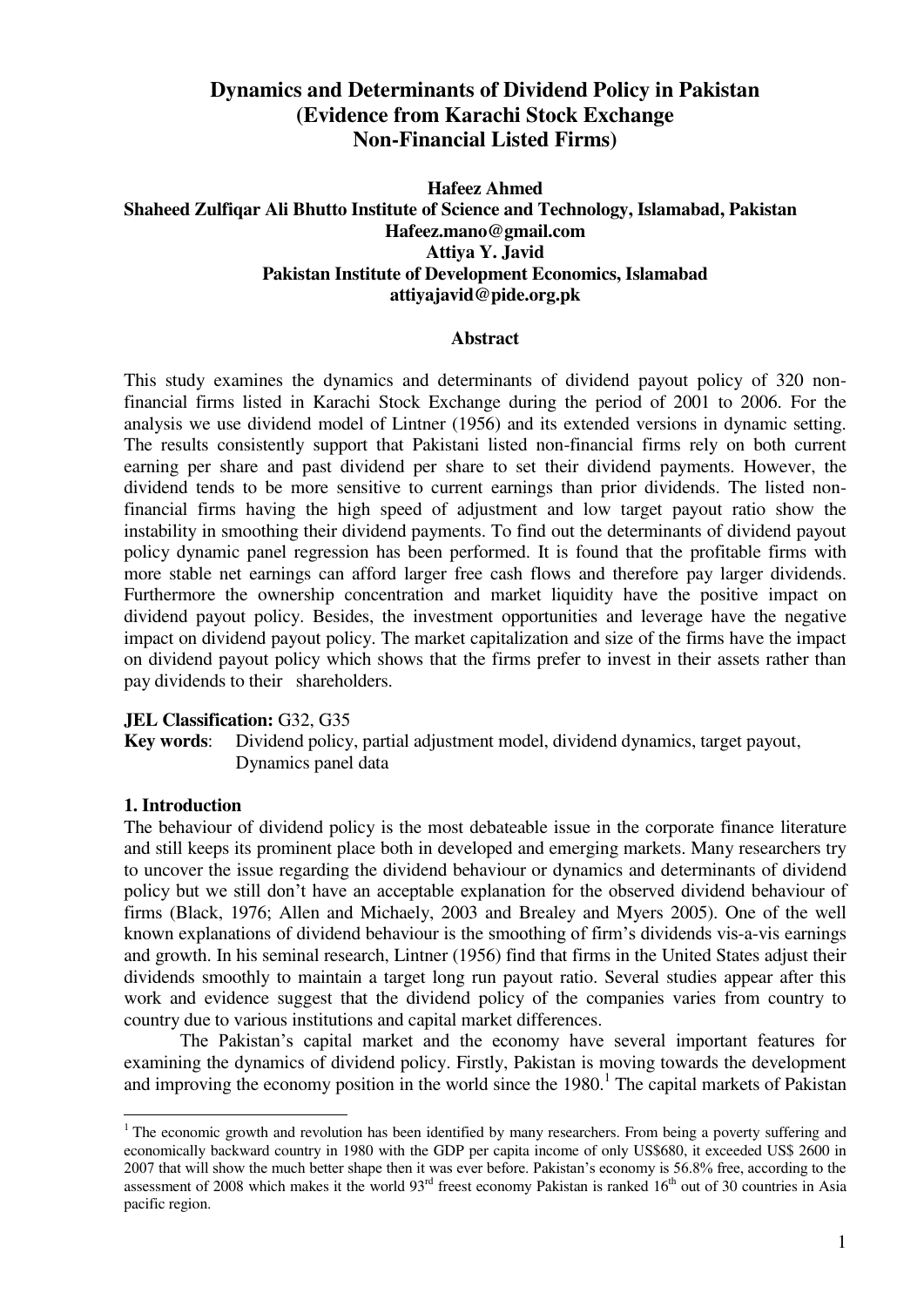are much develops as before<sup>2</sup>. Many studies conclude that firms are likely to pay stable dividend during the high growth period and it is interesting to find that how dynamic dividend policy is determined in growing economy like Pakistan. Secondly, due to weak corporate governance the ownership structure of Pakistani firms is often characterized by the dominance of one primary owner who manages a large number of affiliated firms with just a small amount of shares or investment which result in the agency conflict between the shareholders and the owner, where controlling shareholders confiscate value from minority shareholders and can influence the dividend policy easily. Thirdly, the tax environment in Pakistan is totally different as compare to developed markets. There is no capital gain tax<sup>3</sup> on stocks in Pakistan while 10% withholding tax is charged on dividend incomes and it is important to mention here that if the firms earned the profit and not announced the dividend that the 35% of the income tax is charged by the Government of Pakistan. There is a possibility of differences in the tax system may influence the dividend policy and also influence the degree of dividend smoothing in Pakistan since this adverse tax treatment of dividend income is a more serious issue than the developed countries like United States. Fourthly, in the Pakistan the payment of dividend is voluntary. In Korea for example, it is mandatory for listed companies to pay the annual dividend divided by its face value at a level equal to the interest rate of one year time deposit. In fact, in Pakistan the many major investors are still disagreed with dividends and consider stock prices appreciation as the major component of stock returns therefore, it is assumed that investor attitude towards dividends is expected to have an impact on the way in which firms set their dividend policy in Pakistan.

The theoretical and empirical evidences suggest that there are many firm specific factors related to governance related which play an important role in dividend signalling and agency cost explanation of dividend behaviour. The main focus of the study is to examine factors could empirically explain cross sectional differences in firm"s dividend smoothing behaviour in Pakistani market. The main reason to examine the smooth dividends behaviour is that the firms' dividend behaviour affects it capital structure. Other objective is to explore the role of various determinants such as ownership concentration, profitability, liquidity, size, leverage and investment opportunities on the firms' dividend paying behaviour by using the sample of 320 nonfinancial firms listed at Karachi Stock Exchange listed for the period of 2001 to 2006.

The present study is the first attempt up to the authors" knowledge to analyse the dynamics and determinants of dividend policy of Pakistan. It contributes to the limited literature in this area and extends the traditional framework of Lintner (1956), Fama and Babiak (1968) and the Belanes *et al.* (2007) and also compare different econometric approaches for modelling the dynamics of dividends according to the capital market of Pakistan. In addition several estimation techniques are applied to check the robustness in addition to dynamic panel data to examine the dynamics and determinants of dividend policy in Pakistan. The present study explores the factors involved in determination of dividend policies in Pakistan. We try to find out that the future earnings of the firms can be used for signal of dividends and controlling growth, firm size, cash balance, retained earnings, market capitalization. In Pakistan there are few firms which are paying dividend consistently. We try to find the answer to the questions why the listed firms of Karachi Stock Exchange (KSE) are not able to smooth their dividends and what are the factors which are influencing or determining the dividend policy in Pakistan.

#### **2. Literature Review**

During the last fifty years the several theoretical and empirical studies are done leading to the mainly three outcomes: the increase (decrease) in dividend payout affect the market value of the

<sup>&</sup>lt;sup>2</sup> The Karachi StockExchange has witnessed an unprecedented growth in its infrastructure development and business. The market capitalization increased from Rs. 203.8 billion in 1992 to Rs. 469.2 billion in 1997. It then fell to Rs. 256 billion in 2001 but then increased to Rs. 595 billion in 2002. This further went up to 951 billion in 2003 to 1474 billion in 2004 and 3065.8 billion in 2006.

 $3$  The Government have given the extension till 2010 so before the 2010 no capital gain tax will be collected on stocks in Pakistan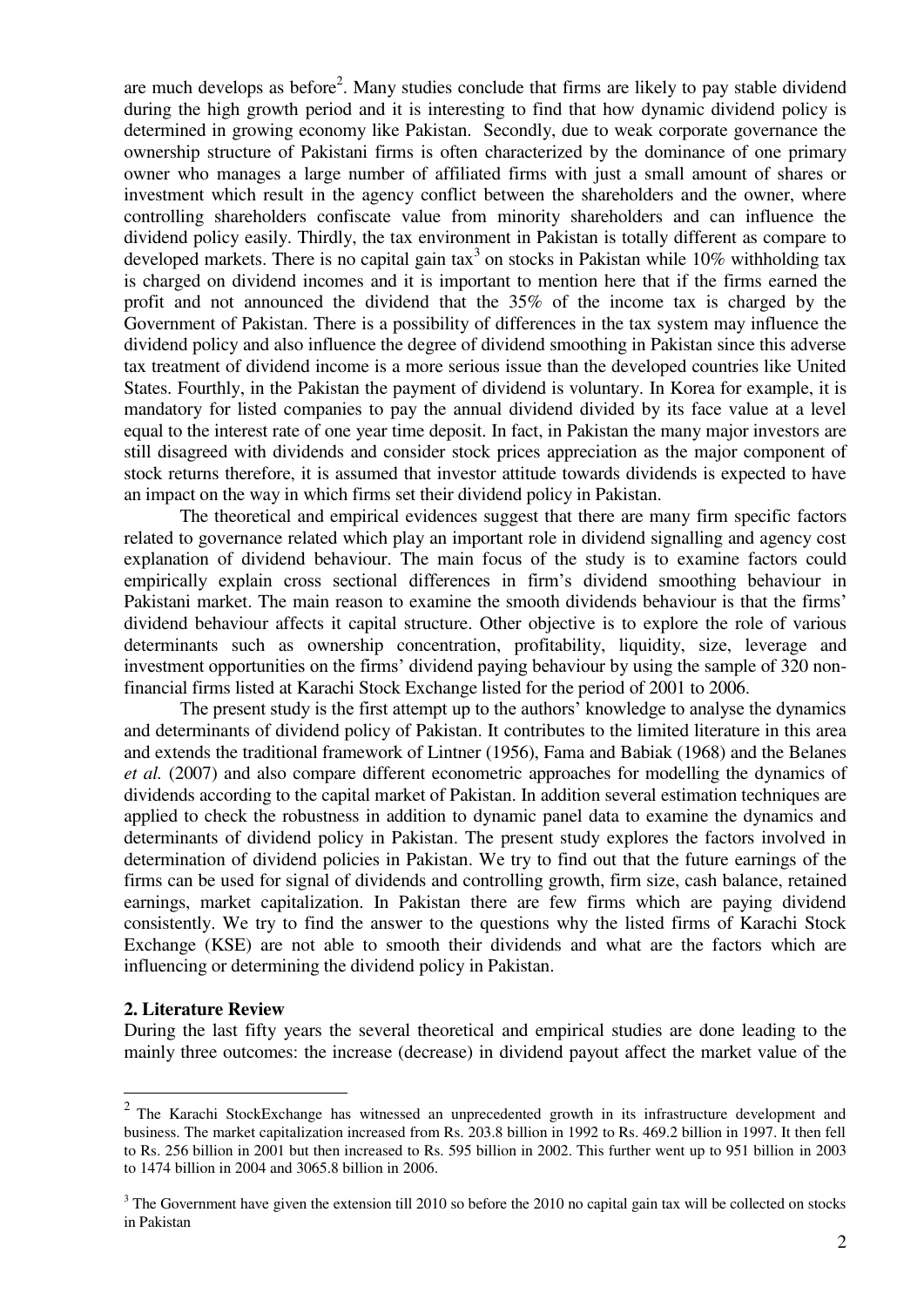firm or the dividend policy of the firm does not affect the firm value at all. However, we can say that empirical evidence on the determinants of dividend policy is unfortunately very mixed. Furthermore there are numerous theories on why and when the firms pay dividends. Miller and Modigliani (1961) suggest that in perfect markets, dividend do not affect firms" value. Shareholders are not concerned to receiving their cash flows as dividend or in shape of capital gain, as for as firm"s doesn"t change the investment policies. In this type of situation firm"s dividend payout ration effect their residual free cash flows and the result is when the free cash flow is positive firms decide to pay dividend and if negative firm"s decide to issue shares. They also conclude that change in dividend may be conveying the information to the market about firm"s future earnings. Gordon and Walter (1963) present the bird in the hand theory which says that investors always prefer cash in hand rather then a future promise of capital gain due to minimizing risk. The agency theory of Jensen and Meckling (1976) is based on the conflict between managers and shareholder and the percentage of equity controlled by insider ownership should influence the dividend policy. Easterbrook (1984) gives further explanation regarding agency cost problem and says that there are two forms of agency costs; one is the cost monitoring and other is cost of risk aversion on the part of directors or managers. The explanation regarding the signalling theory given by Bhattacharya (1980) and John Williams (1985) dividends allay information asymmetric between managers and shareholders by delivering inside information of firm future prospects. Miller and Scholes (1978) find that the effect of tax preferences on clientele and conclude different tax rates on dividends and capital gain lead to different clientele. Life Cycle Theory explanation given by the Lease *et al.* (2000) and Fama and French (2001) is that the firms should follow a life cycle and reflect management's assessment of the importance of market imperfection and factors including taxes to equity holders, agency cost asymmetric information, floating cost and transaction costs Catering theory given by Baker and Wurgler (2004) suggest that the managers in order to give incentives to the investor according to their needs and wants and in this way cater the investors by paying smooth dividends when the investors put stock price premium on payers and by not paying when investors prefer non payers.

As regards the empirical literature the roots of the literature on determinants of dividend policy is related to Lintner (1956) seminal work after this work the model is extended by the Fama and Babiak (1968). D"Souza (1999) finds negatively relationship between agency cost and market risk with dividends payout. However, the result does not support the negative relationship between dividend payout policies and investment opportunities. The empirical analysis by Adaoglu (2000) shows that the firms listed on Istanbul Stock Exchange follow unstable cash dividend policy and the main factor for determining the amount of dividend is earning of the firms. Omet (2004) comes to the same conclusion in case of firms listed on Amman Securities Market and further the tax imposition on dividend does not have the significant impact on the dividend behaviour of the listed firms. DeAngelo *et al.* (2004) document highly significant association between the decision to pay dividends and the ratio of earned equity to total equity controlling for size of the firm, profitability, growth, leverage, cash balance and history of dividends. In addition, the dividend payments prevent significant agency problems since the retention of the earnings give the managers' command over an additional access to better investment opportunities and without any monitoring. Eriotis (2005) reports that the Greek firms distribute dividend each year according to their target payout ratio, which is determined by distributed earnings and size of these firms. Stulz *et al.* (2005) observe significant association between decision to pay dividends and contributed capital mix.

In investigating the determinants of dividend policy of Tunisian stock Exchange Naceur *et al.* (2006) find that the high profitable firms with more stable earnings can manage the larger cash flows and because of this they pay larger dividends. Moreover, the firms with fast growth distribute the larger dividends so as attract to investors. The ownership concentration does not have any impact on dividend payments. The liquidity of the firms has negatively impacted on dividend payments. In Indian case Reddy (2006) show that the dividends paying firms are more profitable, large in size, and growing. The corporate tax or tax preference theory doesn"t appear to hold true in Indian context. Amidu and Abor (2006) find dividend payout policy decision of listed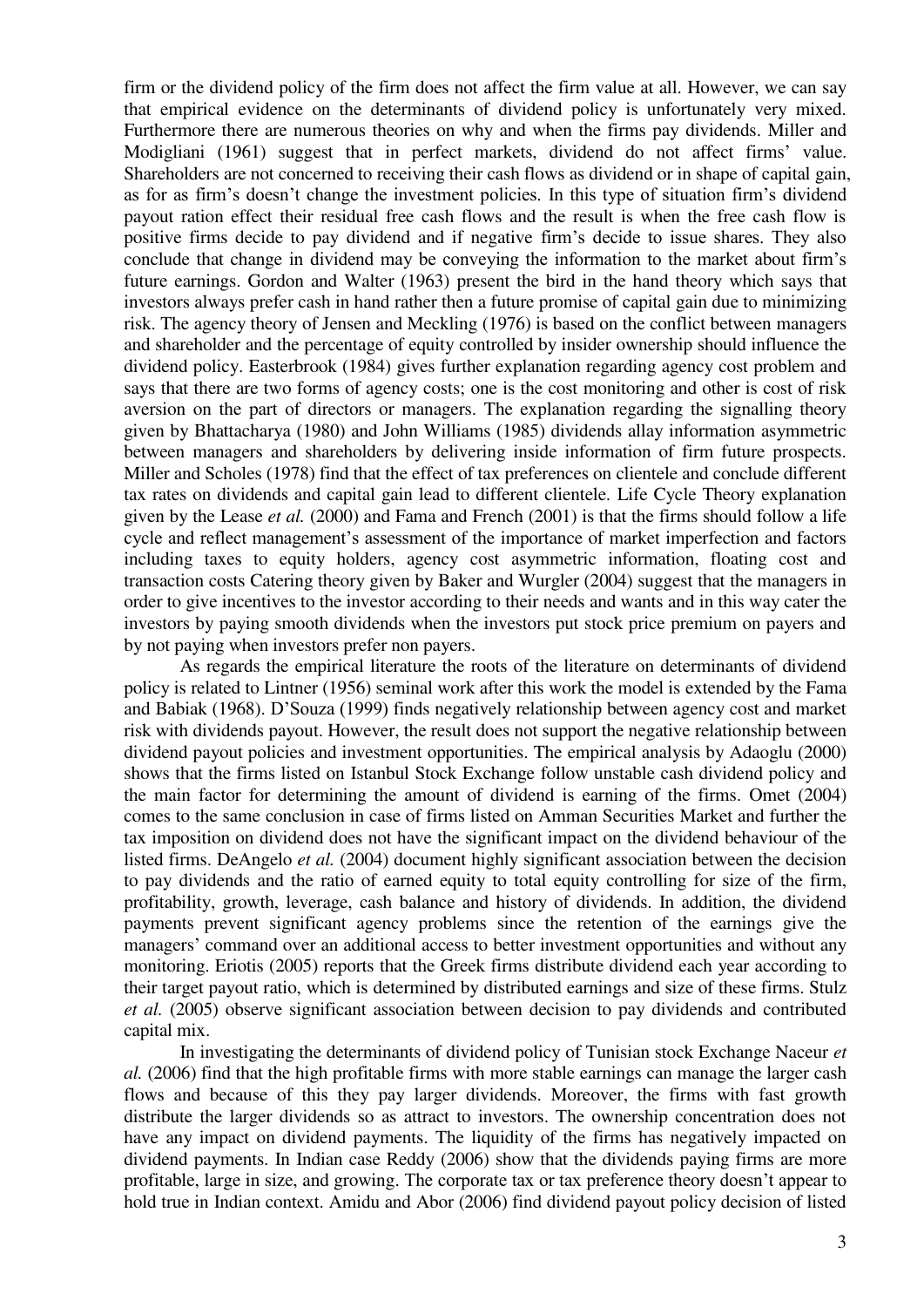firms in Ghana Stock Exchange is influenced by profitability, cash flow position, and growth scenario and investment opportunities of the firms.

Megginson and Eije (2006) observe that the dividend paying tendency of fifteen European firms decline dramatically over this period 1989 to 2003. The increase in the retained earnings to total equity doesn"t increase the payout ratio, but company age does. They also find that the effect of catering the dividend systematically which is nor conclusive evidence of continent and wide convergence in dividend policy. Baker *et al.* (2007) reports that Canadian dividend paying firms are significantly larger and more profitable, having greater cash flows, ownership structure and some growth opportunities. Daniel *et al.* (2007) conclude that managers treat expected dividend levels as a vital earning threshold for Korean firms. Jeong (2008) identifies that the Korean firms make dividend payments on the basis of firm"s stock face value which is very close to the average interest rate of deposits. The change in dividends is less likely to reflect change in fundamentals of the firms. They find the determinants of dividend smoothing, firm risk, size and growth factors play very important role in explaining the cross section of smoothing the dividend behaviour. The role of dividend as mechanism in countries with different legal system and distinct agency cost problem is studied by Farinah and Foronda (2005) and they find that the firms from Anglo Saxon tradition follow relationship between dividend and insider ownership the pattern of earning of negative-positive-negative and in civil law countries relationship is positive-negative-positive.

There is an increasing interest in analyzing the dividend behavior of the firms after the introduction of Code of Corporate Governance by SECP in 2002 in Pakistan but many issues in this area are uncovered. In particular, the factors involve for determination of dividend policies in Pakistan, which is central issue of this area needs in depth research. It is in this perspective this study aims to make contribution in the literature on dividend policy.

#### **3. Methodology and Data**

We start our analysis by empirically testing the partial adjustment model of Lintner (1956) According to the Lintner each firms i has target dividend payout ratio (ri). By using the target payout ratio Lintner calculated the target dividend at time  $(D<sub>i</sub>*)$  as percentage of net earning of the firms i at the time t, the relationship is given below:

$$
D_{it}^* = r_i E_{it}(\mathbf{E}_{it}) \tag{1}
$$

In reality the dividend which firms finally pay at time t  $(D_{it})$  is different from the target one  $(D_{it}^*)$ . Therefore, it is more reasonable to model the change between the real dividends at time t-1, instead of the real dividend at time t only. By taking the change in real dividend into account it is realistic and consistent with the long run target payout ratio, we assume that the real change in dividend at time t  $(D_{it} - D_{it-1})$  equal to the constant portion  $(\alpha_i)$  plus the speed of adjustment to the target dividend at time t  $(D_{it}^* - D_{it-1})$ . Since the target dividend at time t is a proportion of the net earnings at the time t, the final model become as follow:

$$
D_{it} - D_{it-1} = \alpha + c_i r_i E_{it} - c_i D_{it-1}
$$
\n(2)

Where  $D_{it}$  is the actual dividend paid by the firms during period t,  $E_{it}$  is the net earnings of the firms during the period  $t$ ;  $c_i$  is the adjustment factor which shows the speed of adjustment of dividends, at the time t-1, to optimum target payout ratio of dividends at time t and  $r_t$  is the target payout ratio. This theoretical model can be estimated using the following econometric model:

$$
\Delta D_{it} = \alpha + \beta_1 E_{it} + \beta_2 D_{t-1} + \varepsilon_{it} \tag{3}
$$

Where  $\Delta D_{it}$  is the change in dividend form time t-1 for the firm i,  $\beta_1$  represents the c<sub>i</sub> times r<sub>t</sub> of the theoretical model  $\beta_2$  is represent the variable c<sub>i</sub> of the theoretical model with negative sign ( $\beta_2$ )  $= -c_i$ ) and  $\varepsilon_{it}$  represent the error term.

Fama and Babiak (1968) extend Lintner (1956) model by incorporating one more explanatory variable that is the difference between the current earnings and previous earnings of earnings without constant term:

$$
D_{it} = \alpha + \beta_1 \Delta E_{it} + \beta_2 D_{t-1} + \varepsilon_{it}
$$
\n<sup>(4)</sup>

Where  $D_{it}$  is the dividend of the firm *i* at the time t,  $\Delta E_{it}$  the change in income to the stockholders, at the time t and the time t-1 and  $\varepsilon_{it}$  is the error term.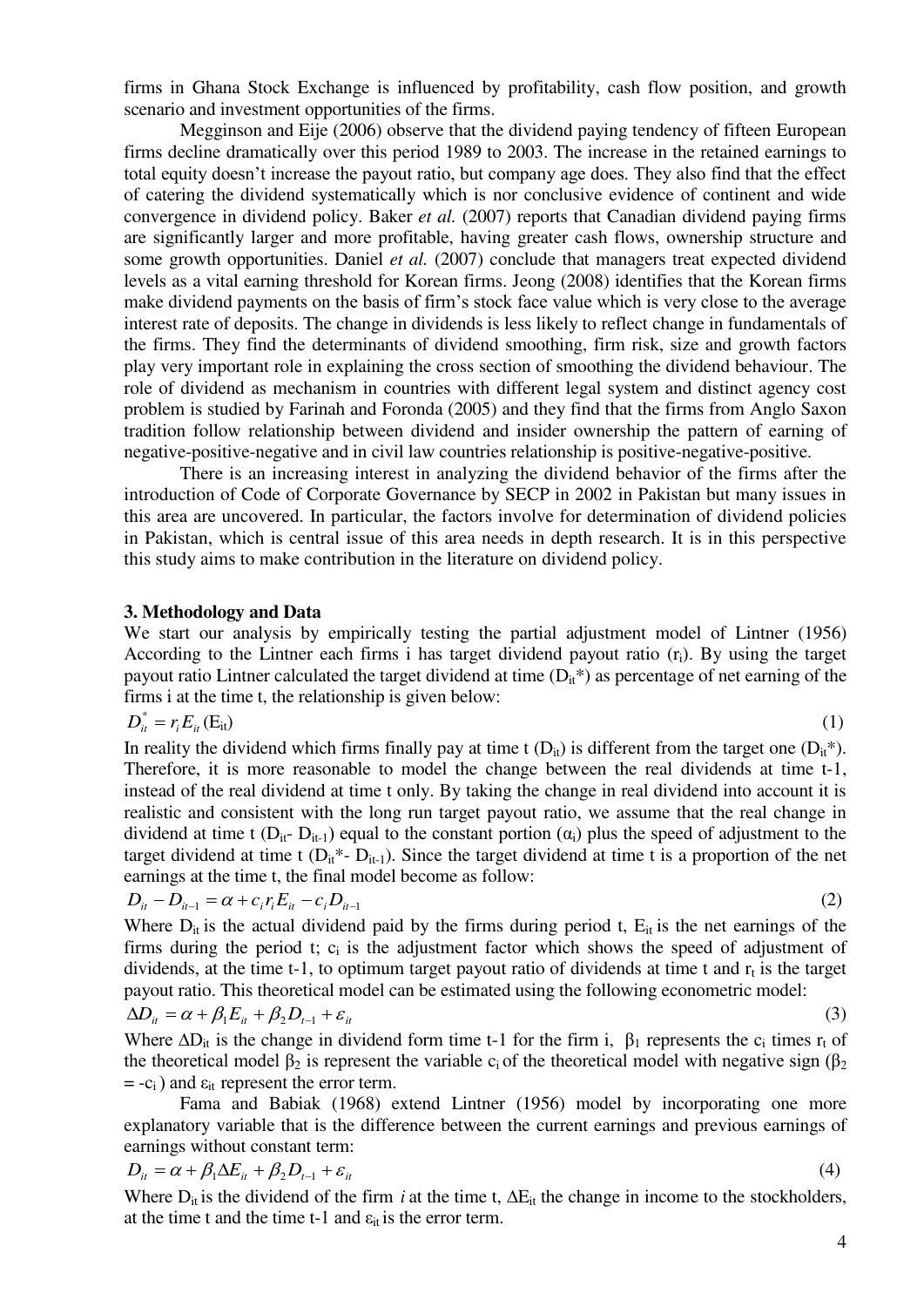We estimate the above model by taking the  $\Delta$ DPS<sub>it</sub> is the change in dividend per share of the firm i at the time t as dependent variable and  $\Delta EPS_{it}$ , is change in earning per share at the time t as explanatory variable and the model becomes as follow:

$$
\Delta DPS_{it} = \alpha + \beta_1 EPS_{it} + \beta_2 \Delta DPS_{t-1} \tag{5}
$$

In the empirical literature, the Lintner model is tested by using dividend per share data and the aggregate dividend data. We use dividend per share, total dividend and dividend yield data for more rigorous analysis. We use the earning per share after tax because dividend has been paid earning after interest, taxes and after depreciation and calculated as net earnings divided by number of shares.

We also test the Lintner"s extended version of dividend model incorporating a set of determinants that influence the dividend policy as proposed by Vasiliou and Eriotis (2003) and Belanes *et al.* (2007). The model is as follows

$$
DY_{it} = \beta_0 + \beta_1 DY_{it-1} + \beta_2 NE_{it} + \beta_3 OWN_{it} + \beta_4 MV_{it} + \beta_5 LIQ_{it} + \beta_6 INV_{it}
$$
  
+  $\beta_7 SIZE_{it} + \beta_8 SG_{it} + \beta_9 LEV + \beta_{10} MBV_{it} + \varepsilon_{it}$  (6)

We use the dividend yield (DY) as dependent. The dividend yield is calculated as dividend per share divided by price per share. The set of determinants of dividend yield consist of following variables. The earning per share after tax (EPS) is used because dividend has been paid earning after interest, taxes and after depreciation and calculated as net earnings divided by number of shares. The major number of shareholders (OWN) is calculated as the shareholder having more than 5 percent holding and used as proxy of inside ownership structure. According to the Gomes (2000) and La Porta et al (2000) the solution of agency cost is the structure of ownership of the firms. Brav *et al.* (2004) argue that closely held firms regarding the consequences of dividend cuts and omission to be less serious. They find that closely held firms more likely to pay dividends in response to temporarily changes in earnings than the firm will diffused ownership. The net earnings after interest, depreciation and tax (NE) capture the role of earnings to pay dividends. The explanatory variable of tax has been included in the study to check the impact of corporate tax in the listed firms of Karachi Stock Exchange (KSE) on the dividend payments. The leverage (Lev) also influence the dividend behaviour of the firm, if the level of the leverage is high its mean the firm is more risky in the cash flows. The negative effect of leverage on dividends payments is documented in the literature (Higgins, 1972 and McCabe, 1979). Rozeff (1982) finds that the firms with higher leverage pay lower dividends in order to evade the cost of raising external capital of the firm. The slack (INV) is the very important factor for the making the decision regarding dividend policy and it captures the investment opportunities available to firms. It is calculated as the accumulated retained earnings divided by total assets of the firm. According to the theory the presences of slack reduce the external financing requirements and become the important factor to solve the problem of the under investment. According to the Myers and Majluf (1984) and John and William (1985), it reduced the signalling need of the firms and incentives to smooth the dividend behaviour. The sales growth (SG) is included because according to the signalling theory the high growth firms are smoother to pay their dividends to shareholders. The firm size (SIZE) defined as natural logarithm of total assets is expected to have a positive affect on dividend payouts as large more diversified firm are likely to have very low chance of bankruptcy and can sustain higher level of debt. Scott and Martin (1975) find that the size of the firm can affect the firms' dividend policy and debt policy. The market capitalization (MV) is used in the study to capture value of the firm which plays very important role to determine the decision of dividend policy (Belanes *et al.,* 2007). Market liquidity (LIQ) is one of very important factor that can effect the decision or behaviour of the dividend policy (Belanes *et al.,* 2007). The return on assets (ROA) is added in the study as control variable and the characteristics of return on assets are as profitability of the firm. The return on assets is expected to be positively related to dividend yield (Belanes *et al.,* 2007). The market to book value of equity (MBV) is the signal for the shareholders that firms pay dividends smoothly and vies versa (Bleans *et al.,* 2007).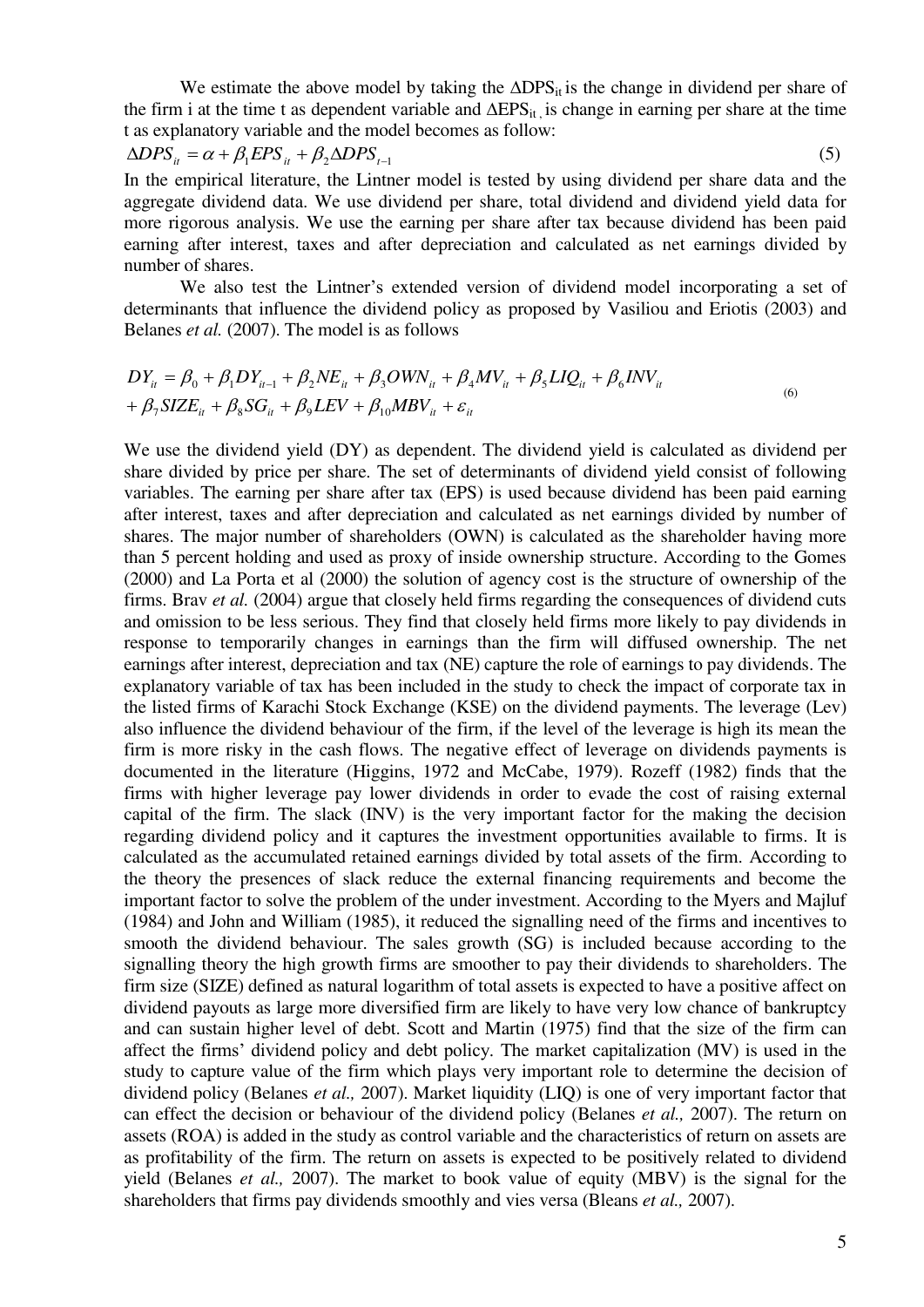In Pakistan there are few firms which are paying dividend consistently. In order to investigate why the listed firms of Karachi Stock Exchange (KSE) are not able to smooth their dividends and the factors which are influencing or determining the dividend policy in Pakistan, we test the following hypothesis.

*H1 : The Listed Firms of KSE smooth or stable in paying dividends* 

*H<sup>2</sup> : There is positive relationship between dividend payout and earnings* 

*H3: There is positive relationship between dividend payout and previous dividend payout.* 

*H4: There is positive relationship between dividend payout and net earnings* 

*H5: There is a positive relationship between dividend payout and ownership structure* 

*H6 : There is a positive relationship between liquidity and dividend payout.* 

*H7: There is negative relationship between dividend payments and investment opportunities.* 

*H8 : There is negative relationship between dividend payout and leverage.* 

*H9 : There is negative relationship between dividend payout and size of the firms.* 

# **Data**

For the study the sample of 320 non financial listed firms listed on the Karachi Stock Exchange (KSE) are selected. The 320 non financial firms cover the 85% of the total firms in the market (KSE and in 2007. The data is collected from Securities Exchange Commission of Pakistan, State Bank of Pakistan and the Karachi Stock Exchange. The variables of the study are calculated from the Audited Annual Accounts<sup>4</sup> of 320 firms for the period of 2001 to 2006 which is about 1830 observations for each variable and it is a long period enough to smooth out variable fluctuations (Rozeff, 1982)

The panel character of data allows us to use the panel estimation technique. The panel data estimations are considered most efficient analytical methods in handling of econometric problem such as omitted variables and edogeneity biases. To deal with this issue we apply the Generalized Method of Moments (GMM) as estimation technique. The lag dependent and explanatory variables are used as instruments following Arellano and Bond (1991). The Hausman (1978) test is used to make decision between fixed effect and random effect approaches.

# **4. Empirical Results**

The analysis of this study divided into two parts, First part of the regression analysis shows the dividend stability of the non financial firms listed in Karachi Stock Exchange and the second part of the paper explain the determinants of dividend payout policy in Pakistan.

# **4.1 Evidence on the Stability of Dividends**

For estimating the dividend stability we use three models: Lintner (1956), Fama and Babiak (1968) and one we extended Lintner model with dividend per share and earning per share which is more suitable choice of variables in case of Pakistani Market. To perform the econometrics analysis we apply four different methods to check the robustness of the model: Generalized Method of Moments (GMM), pooled time-series cross-section data with common effect (POOL), pooled data with fixed effect model (FEM) and pooled data random effect model (REM).

Table1 reports the parameter estimates obtained for the dividend stability model. The coefficient on the lagged dependent variable (dividend)  $\alpha$  varies from 0.22 obtained from GMM estimations to 0.58 when ordinary least square level is used by pool, fixed effect random effect. Though the speed of adjustment  $(1-\alpha)$  lies within the range of 41to 77.73 percent. This suggests that there are some unobserved individual firm"s effects on the dividend smoothing behaviour which are not captured by this model and cause a large variation in the speed of adjustment. The coefficient of dividend declines from 0.58 to 0.27 in fixed effect method estimation which suggest the firm-specific factors effects in the dividend payout policy of Karachi stock exchange and the endogeneity is also an issue to deal with. Furthermore the coefficients of the dividends are

 4 List of Variables is provided in appendix Table A1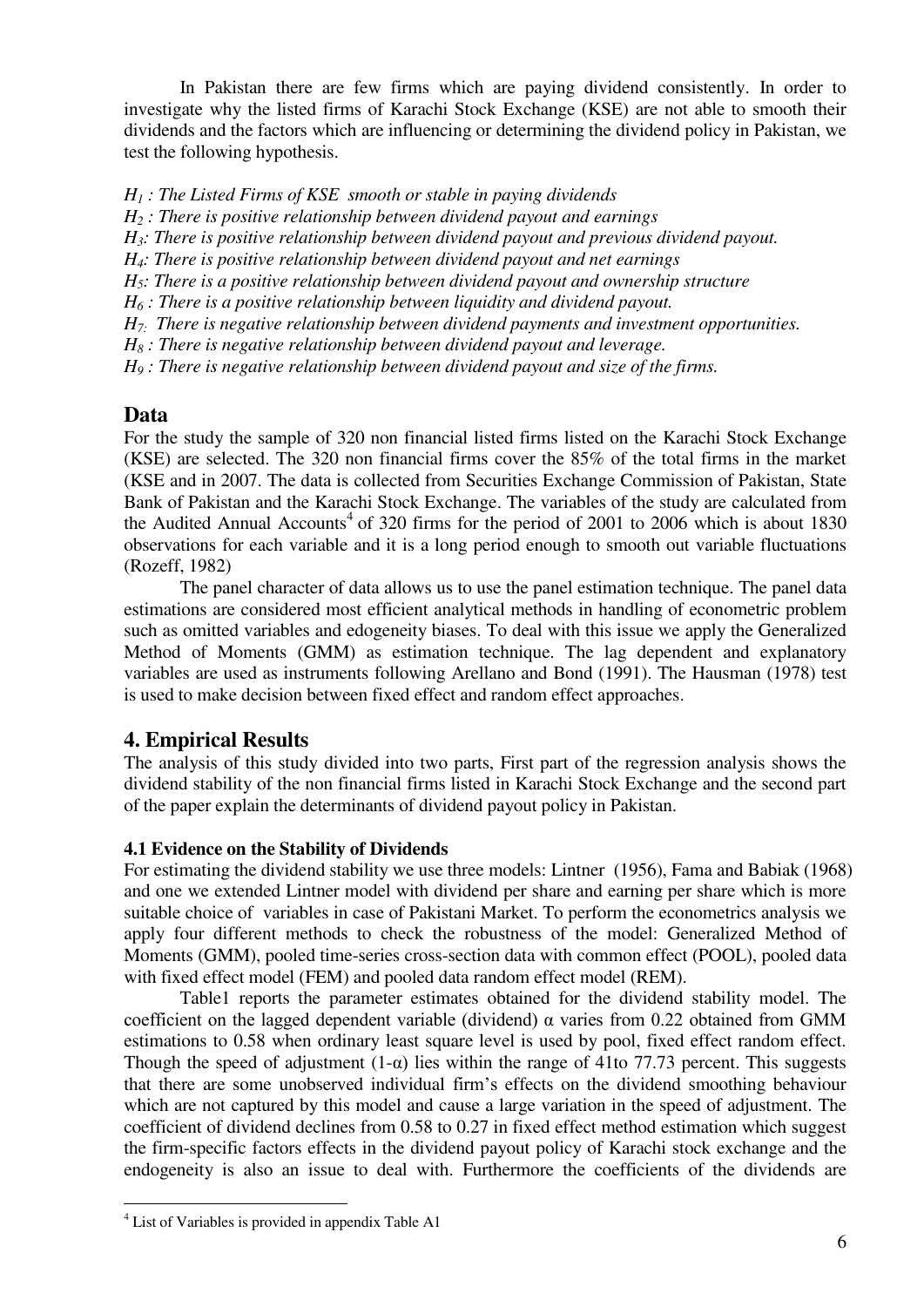significant with the fixed effect method. The other useful statistics is the implicit target payout ratio which is shown in the above table of partial adjustment model. The target payout ratio (β/1- $\alpha$ ) varies from 18 to 55 percent and the significantly lower then the target payout ratio observed from the data. The coefficient of the determination  $R^2$  is also varies from 0.39 to 0.65.

# **Table 1: Evidence on Dividend Stability**

The table reports the results of extended dividend stability model of Lintner (1956) by applying GMM, pooled time series cross section data with common effect model (POOL), fixed effect model (FEM) and random effect model (REM).

 $\Delta D_{it} = \alpha + \beta_1 E_{it} + \beta_2 D_{t-1} + \varepsilon_{it}$ 

 $\Delta D_{it}$  is the change in dividend form time t-1 for the firm i

 $E_{it}$  is the net earnings of the firms during the period t

The \*, \*\* and \*\*\* indicates the significance levels at 1%, 5%, and 10% respectively. The values in parenthesis are tstatistics.

| <b>Independent Variables</b>             | <b>GMM</b><br>Pooled |         | <b>FEM</b> | <b>REM</b> |
|------------------------------------------|----------------------|---------|------------|------------|
| $D_{it-l}$                               | $0.23*$              | $0.58*$ | $0.27*$    | $0.52*$    |
|                                          | (2.50)               | (30.10) | (15.35)    | (35.82)    |
|                                          |                      |         |            |            |
| $E_{it}$                                 | $0.25*$              | $0.23*$ | $0.13*$    | $0.11*$    |
|                                          | (2.20)               | (7.29)  | (21.34)    | (3.66)     |
| $R^2$                                    | 0.56                 | 0.56    | 0.66       | 0.39       |
| Hausman Test (p-value)                   |                      |         | 0.002      |            |
| Speed of adjustment $(1-\alpha)$         | 77.33%               | 41.90%  | 72.70%     | 48%        |
|                                          |                      |         |            |            |
| Target Payout Ratio $(\beta/1 - \alpha)$ | 32%                  | 55%     | 18%        | 23%        |
| Firms                                    | 210                  | 210     | 210        | 210        |
| <b>Observations</b>                      | 1210                 | 1344    | 1344       | 1344       |

# **Table 2: Evidence on Dividend Stability**

The table reports the results of extended dividend stability model of Fama and Babiak (1968) by applying GMM, pooled time series cross section data with common effect model (POOL), fixed effect model (FEM) and random effect model (REM).

 $D_{ii} = \alpha + \beta_1 \Delta E_{ii} + \beta_2 D_{t-1} + \varepsilon_{it}$ 

 $D_{it}$  is the dividend of the firm *i* at the time t,

 $\Delta E_{it}$  the change in income to the stockholders at the time t and the time t-1.

The \*, \*\* and \*\*\* indicates the significance levels at 1%, 5%, and 10% respectively. Values in parenthesis are tstatistics.

| эашріс                                        |            |         |            |            |
|-----------------------------------------------|------------|---------|------------|------------|
| <b>Independent Variables</b>                  | <b>GMM</b> | Pooled  | <b>FEM</b> | <b>REM</b> |
| $D_{it-1}$                                    | $0.37*$    | $0.37*$ | $0.70*$    | $0.38**$   |
|                                               | (1.97)     | (19.15) | (36.3)     | (18.90)    |
|                                               |            |         |            |            |
| $\Delta E_{it}$                               | 0.12       | $0.12*$ | $0.13*$    | $0.28*$    |
|                                               | (0.07)     | (33.20) | (12.56)    | (22.17)    |
| $R^2$                                         | 0.97       | 0.98    | 0.82       | 0.92       |
| Hausman Test (p-value)                        |            |         |            | 0.001      |
| Speed of Adjustment $(1-\alpha)$              | 59.01%     | 63.26%  | 52.41%     | 42.50%     |
| Target Payout Ratio $\beta$ /1-(1- $\alpha$ ) | 27%        | 32.10%  | 38.49%     | 25%        |
| Firms                                         | 210        | 210     | 210        | 210        |
| Observation                                   | 1197       | 1322    | 1322       | 1322       |

# **Sample**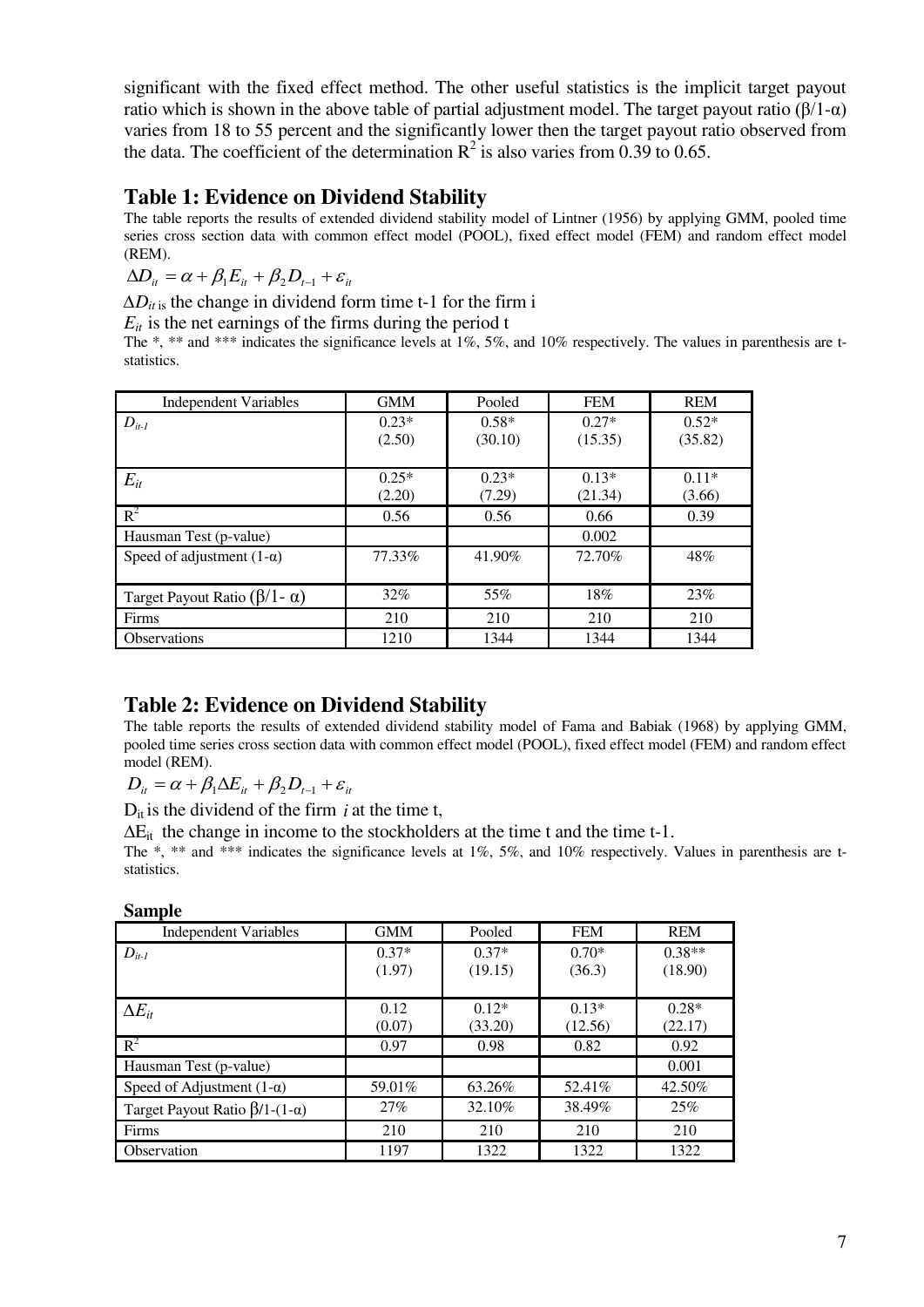The above Table 2 shows that parameter estimates obtained from the dividend stability model modified by Fama and Babiak (1968). The result indicates that the coefficient on the lagged dependent variable dividend  $\alpha$  varies from 67 percent to 37 percent; the variation in the dividend coefficient is large in the Karachi Stock Exchange listed non financial firms. The result shows that the speed of adjustment also varies from 32 percent to 68.20 percent. On the other hand the target payout ratio is also not consistent, the target payout ratio vary from 19 percent to 44.60 percent which is lower then the observed target payout ratio of 25 to 38.50 percent. The coefficient of the determination of all four models (GMM, POOL,FEM and REM) vary from the 0.59 to 0.74. These results suggest that the KSE listed firms are not smooth to pay their dividends. These results are opposite compared with the findings of other developing markets for example Fama and Babiak (1968) in case of United States market observe that the speed of adjustment approximately 0.37 which is little bit high from the Lintner (1956) who finds it is 0.30. However our findings are consistent with some developing market results for example Belanes *et al.* (2007) find in case of the Tunisian Stock Exchange the speed of adjustment is vary from 96.59 percent to 23.66 percent and the target payout ratio 14.12 to 52.96 percent and conclude that the hypothesis of dividend stability is rejected.

# **Table 3: Dividend Stability Model**

The table reports the results of extended dividend stability model of Lintner (1956) modified by using dividend per share and earning per share. The GMM, pooled time series cross section data with common effect model (POOL), fixed effect model (FEM) and random effect model (REM) are used as estimation technique

 $\triangle$ *DPS*<sub>*it*</sub>  $= \alpha + \beta_1 EPS$ <sub>*it*</sub>  $+ \beta_2 \triangle$ *DPS*<sub>*t*-1</sub>

*∆DPSit* is the change in dividend per share of the firm i at the time t.

*∆EPSit* is the change in earning per share of the firm i at the time t.

The \*, \*\* and \*\*\* indicates the significance levels at 1%, 5%, and 10% respectively. Values in parenthesis are tstatistics.

| <b>Independent Variables</b>                 | <b>GMM</b> | Pooled  | <b>FEM</b> | <b>REM</b> |
|----------------------------------------------|------------|---------|------------|------------|
| $\triangle DPS_{t-1}$                        | $0.41**$   | $0.37*$ | 0.48       | $0.58*$    |
|                                              | (2.12)     | (19.20) | (29.40)    | (36.40)    |
|                                              |            |         |            |            |
| $\triangle$ EPS <sub>it</sub>                | $0.16*$    | 0.20    | 0.20       | $0.11**$   |
|                                              | (22.48)    | (0.64)  | (1.23)     | (1.65)     |
|                                              |            |         |            |            |
| $R^2$                                        | 0.97       | 0.98    | 0.82       | 0.92       |
| Hausman Test (p-value)                       |            |         |            | 0.001      |
| Speed of adjustment(1- $\alpha$ )            | 59.01%     | 63.26%  | 52.41%     | 42.50%     |
| Target Payout Ratio( $\beta$ /1 - $\alpha$ ) | 27%        | 32.10%  | 38.49%     | 25%        |
| Firms                                        | 210        | 210     | 210        | 210        |
| Observations                                 | 1197       | 1322    | 1322       | 1322       |

After the analysis of the above models partial adjustment model and the model of Fama and Babiak (1968) we modify the model which by using the change in dividend per share as dependent variable and regress it on change in earning per share of current period and lagged term of change in dividend per share. The parameter estimates obtained from our dividend stability models are reported in above Table 3. The coefficient of the lagged term dividends α varies from 40 percent by GMM estimation to 57 percent by OLS when it"s used in levels. The balanced panels have been used to estimate the above mentioned model. The results of the model show that the speed of adjustment  $(1-\alpha)$  lies within the range of 42.5 percent to 59.01 percent by GMM method which suggest that the estimate techniques use in the model are appropriate. The random effect estimation shows that the extensive firm specific effects in the dividend policy in Pakistan. The endogeneity of the explanatory variables coefficient of dividends is taken account of when GMM is used as estimation technique against OLS but the significant level is reduced when the GMM is used to however, the variation in the significance is very small.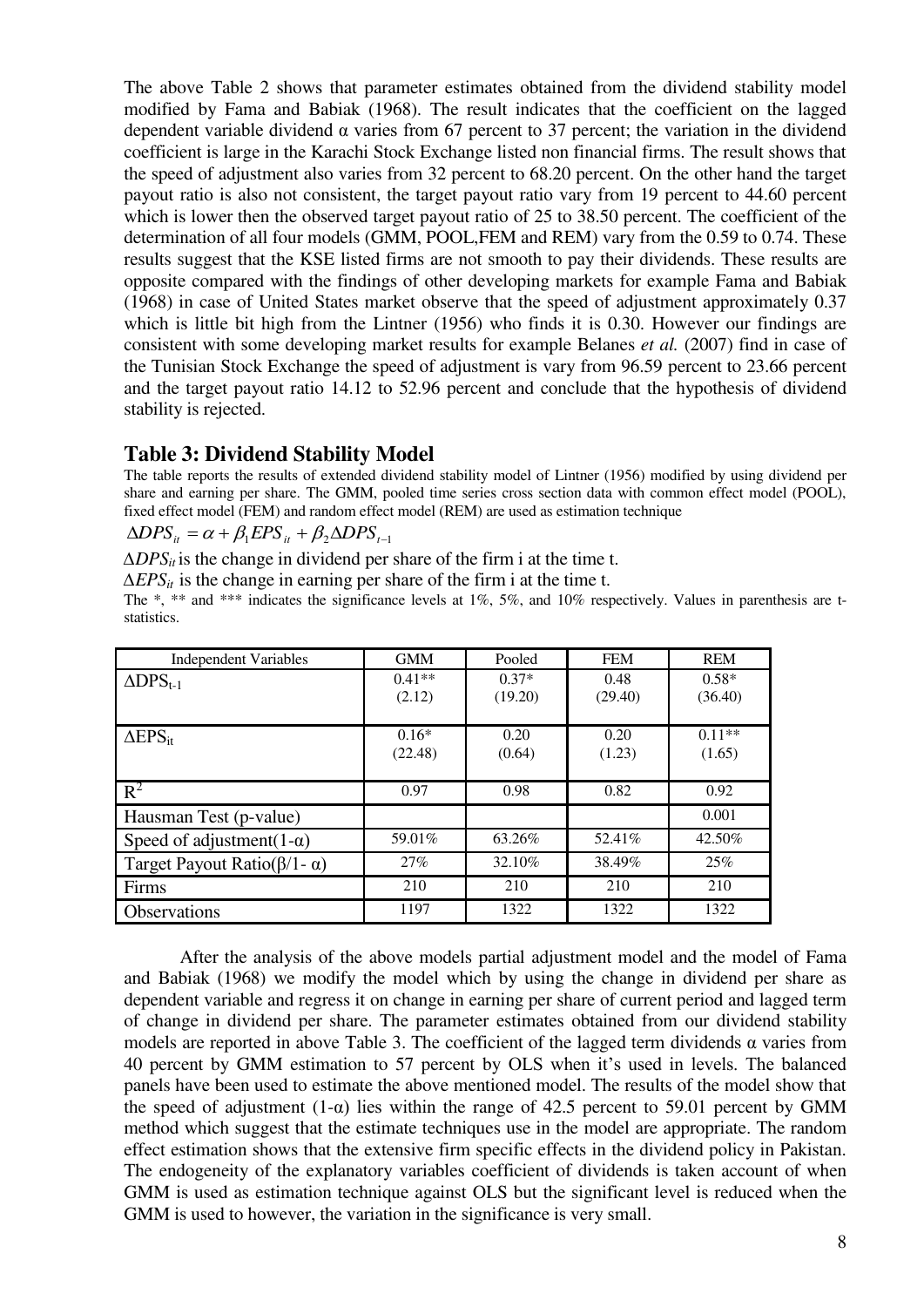On the other side the target payout ratio  $(β/1-α)$  which is also shown in the above table. The target payout ratio vary from 25 percent to 38.49 percent which is significantly equal to the observed target payout ratio which amounts to 30 percent in full sample and 35.7 percent in dividend paying firms sample. The coefficient of determination does not have the variation. The firms listed on Karachi stock exchange are continuously improving their target payout ratio by applying this model and we can say that the Pakistan"s listed firms non financial are not smooth to pay their dividends.

The results of the adjustment of the speed and the target payout ratio when compared with the findings in the empirical studies, the Fama and Babiak (1968) find that for non-financial US firms the average speed of adjustment approximately 0.37 slightly higher than Lintner (1956) findings of 0.30 and target payout ratio of 50% almost equal to the Lintner (1956). The Behm and Zimmerman (1993) for German listed firms find a speed of adjustment ranging from 0.13 to 0.58 and the target payout ratio lies between 25 to 58 percent. Glen *et al.* (1995) find the speed of adjustment between 40 percent in Zimbabwe and 90 percent in Turkey and the target payout ratio between 30 percent and 40 percent. Belanes *et al.* (2007) find the speed of adjustment in Tunisian listed firms which is 23.66 to 96.59 percent and the target dividend payout ratio lies between 14 to 52.96 percent. Our results regarding the speed of adjustment and target payout ratio are closer to findings of other developing markets for example Turkey and Tunisia however, less then the speed of adjustment and target payout ratio of Germany and United States.

To sum up the test of the Lintner partial adjustment model and the modified model on the sample of Karachi Stock Exchange Listed non financial firms reject the null hypothesis that that dividend decision are not based on the long term target dividend payout ratio. However, there is an indication that the firms give the higher importance on stable dividend payout to signal their future profitability to minimize the agency cost.

#### **4.2 Determinates of Dividend Pay-out Policy**

As regards the determinants of dividend payout policy in Karachi Stock Exchange listed non financial firms, we use the lagged dividend yield as explanatory variable to examine the pervious effect of the dividend yield with other explanatory variables and dividend yield as the dependent variable because the sample having the firms with negative earnings. The set of variable used as determining factors include:  $NE_{it}$  is net earnings defined as earning per share after tax,  $OWN_{it}$  is ownership structure defined as numbers of majority shareholders holding more then 5 percent of stocks,  $MBV<sub>it</sub>$  is market to book value of equity,  $LIQ<sub>it</sub>$  is turnover defined as the value of stock traded/stock market capitalization, *INV<sub>it</sub>* is slack or investment opportunities defined as accumulated retained earnings/ total assets, *SIZEit* is size defined as natural logarithm of total assets,  $SG_{it}$  is sales growth defined as percentage change in sales and  $LEV_{it}$  is defined as total debts/ current year value of equity  $MV_{it}$  the logarithm of market capitalization. The analysis is done for two sets: dividend paying companies separately and on the sample of combined of both dividend paying and not-paying companies. The estimation is done by using the General Method of Moment (GMM), Pooled least square method (POOL), fixed effect Method (FEM) and Random Effect method (REM).

The results presented in Table 4 are for the sample of dividend paying firms shows that the lagged dividend yield has a positive and highly significant relationship with the dividend yield of the current year by using the pool time series and cross-section with common effect model, fixed effect model and random effect model. This evidence suggests that dividend yield of the current year depend on dividend yield of pervious year and is supported by the findings of Belans *et al.* (2007) and Amidu and Abor (2006) and opposite from the findings of Reddy (2006). The net earnings show the positive and significant association with the dividend yield indicates that the firms with the positive earnings pay more dividends. Therefore, we fail to reject the null hypothesis and conclude that firms listed in Karachi Stock Exchange determining the amount of dividends according to the net earnings (profitability) of the firm. The evidence supported by Adaoglu (2000), Amidu and Abor (2006) and Belans et al (2007) and deviate from Jeong (2008). The number of majority shareholders (OWN) is positively and significantly linked with the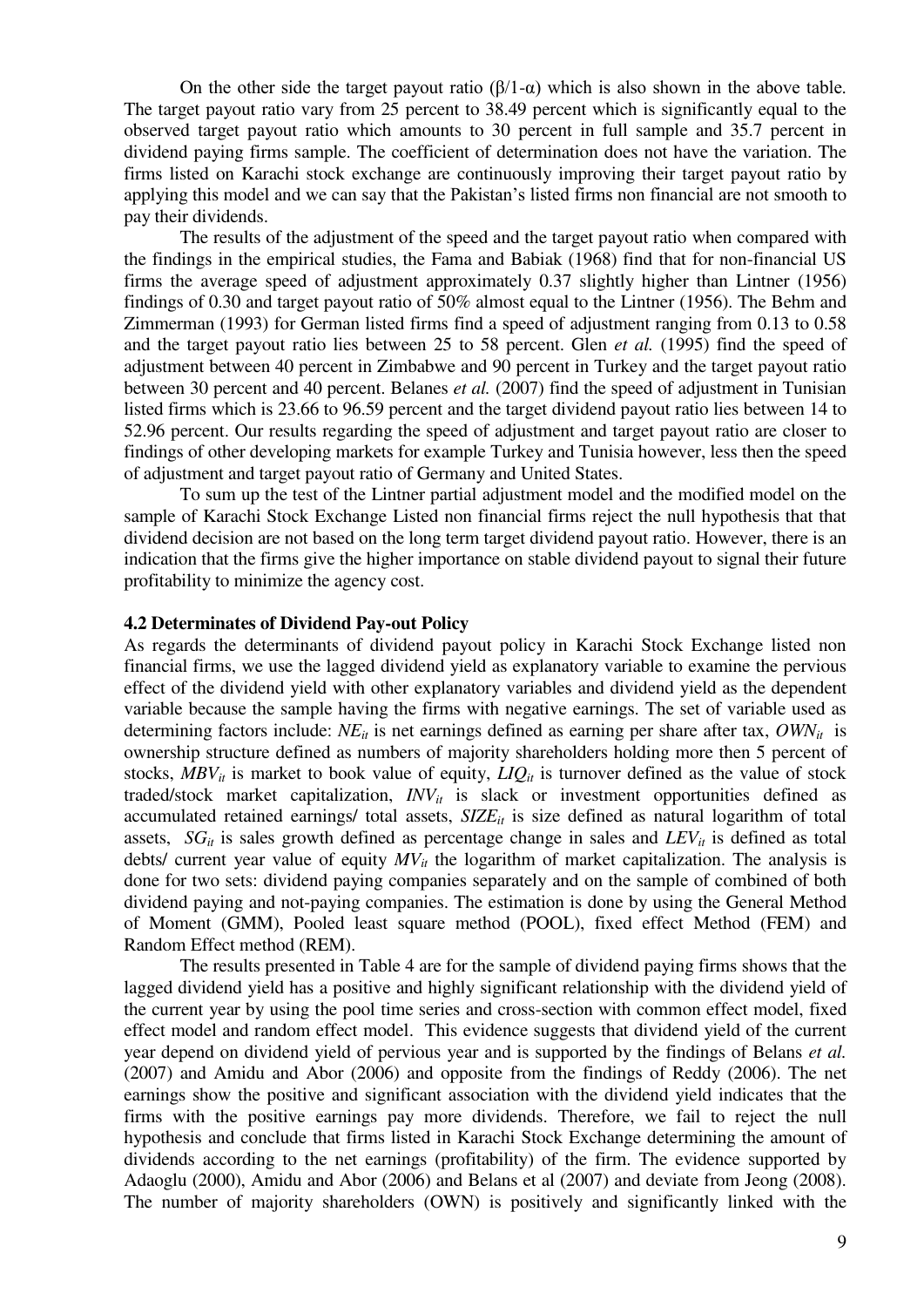dividend yield indicating that the ownership concentration is positively affect dividend payout in Pakistani market. The firms listed in KSE with major shareholding (Inside) pay more dividends play important role to determine the dividend payout policies. This result leads to acceptance of the null hypothesis that there is positive relationship between dividend payout and ownership structure. The evidence supported by the findings of Farina and Fronda (2005), Amidu and Abor (2006) and contrast from the results of Belans *et al.* (2007).

## **Table 4: Determinants of Dividend Pay-out Policy**

The table reports the results of determinants of dividend model based on sample of dividend paying firms, there are 224 firms which pay dividend to shareholders

$$
DY_{it} = \beta_0 + \beta_1 DY_{it-1} + \beta_2 NE_{it} + \beta_3 OWN_{it} + \beta_4 MV_{it} + \beta_5 LIQ_{it} + \beta_6 INV_{it}
$$

$$
+\beta_{7}SIZE_{it} + \beta_{8}SG_{it} + \beta_{9}LEV + \beta_{10} MBV_{it} + \varepsilon_{it}
$$

 $DY_{it}$  is dividend yield is calculated as dividend per share divided by price per share

 $NE<sub>it</sub>$  is net earnings defined as earning per share after tax

 $OWN<sub>i</sub>$  is ownership structure defined as numbers of majority shareholders holding more then 5% of stocks

 $MBV_i$  is market to book value of equity

 $LIQ<sub>it</sub>$  is turnover defined as the value of stock traded/stock market capitalization

 $INV<sub>i</sub>$  is slack defined as accumulated retained earnings/ total assets

 $SIZE_{it}$  is size defined as natural logarithm of total assets.

 $SG_{it}$  is sales growth defined as percentage change in sales

 $LEV_{it}$  is leverage defined as total debts/ current year value of equity

The \*, \*\* and \*\*\* indicates the significance levels at 1%, 5%, and 10% respectively. Values in parenthesis are tstatistics.

| <b>Independent Variables</b> | <b>GMM</b>  | Pooled    | <b>FEM</b> | <b>REM</b>  |
|------------------------------|-------------|-----------|------------|-------------|
| $DY_{it-l}$                  | $0.03**$    | $0.84*$   | $0.71*$    | $0.72*$     |
|                              | (1.71)      | (12.27)   | (12.44)    | (58.37)     |
| $NE_{it}$                    | $0.17*$     | $0.002*$  | $0.001*$   | $0.001*$    |
|                              | (2.05)      | (6.70)    | (6.15)     | (5.27)      |
| $OWN_{it}$                   | $0.003***$  | $0.001**$ | $1.00***$  | 0.001       |
|                              | (1.53)      | (1.74)    | (1.55)     | (1.26)      |
| $MV_{it}$                    | $1.17*$     | $-0.006*$ | $-0.002*$  | $-0.001***$ |
|                              | (5.05)      | $(-4.50)$ | $(-4.00)$  | (1.59)      |
| $LIQ_{it}$                   | $2.07*$     | $0.05*$   | $-0.01*$   | 0.01        |
|                              | (5.40)      | (3.85)    | $(-2.29)$  | (0.44)      |
| $INV_{it}$                   | $-0.71*$    | $-0.07*$  | $-0.15*$   | $-0.26*$    |
|                              | $(-2.53)$   | $(-2.78)$ | $(-11.94)$ | $(-14.82)$  |
| $SIZE_{it}$                  | $-0.003***$ | $-0.002*$ | $-0.001*$  | $-0.004$    |
|                              | $(-1.43)$   | $(-2.59)$ | $(-2.69)$  | $(-1.05)$   |
| $MBV_{it}$                   | $0.09*$     | $0.03***$ | $0.009**$  | $0.04**$    |
|                              | (2.00)      | (1.57)    | (1.94)     | (1.97)      |
| $SG_{it}$                    | 0.003       | $-0.006$  | $-0.002$   | 0.002       |
|                              | (0.06)      | $(-0.27)$ | $(-0.03)$  | (0.81)      |
| $Lev_{it}$                   | $0.06***$   | 0.001     | $-0.001*$  | $-0.001$    |
|                              | (1.45)      | (1.15)    | $(-3.39)$  | $(-1.15)$   |
| $R^2$                        | 0.39        | 0.67      | 0.93       | 0.92        |
| F-Statistic                  |             | 273.78    | 8888.14    |             |
| J-Statistic                  | 0.019       |           |            |             |
| Firms                        | 224         | 224       | 224        | 224         |
| Observation                  | 1158        | 1319      | 1315       | 1315        |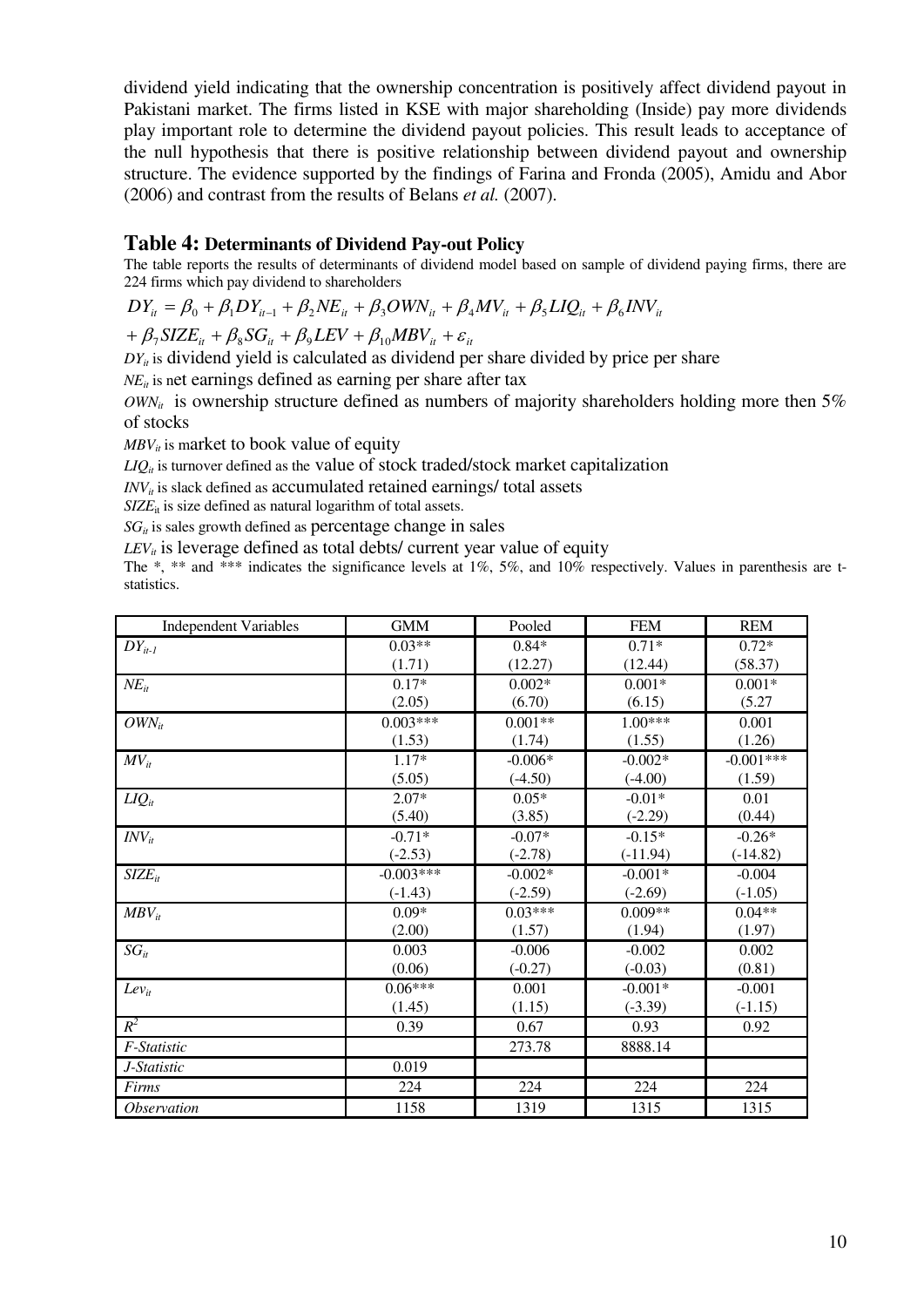# **Table 5: Determinants of Dividend Model**

The table reports the results of determinants of dividend model based on full sample of KSE listed non-financial dividend and non dividing paying firms

 $\hat{\beta}_7$ SIZE<sub>it</sub></sub> +  $\beta_8$ SG<sub>it</sub></sub> +  $\beta_9$ LEV +  $\beta_{10}$ MBV<sub>it</sub> +  $\varepsilon_{10}$  $DY_{it} = \beta_0 + \beta_1 DY_{it-1} + \beta_2 NE_{it} + \beta_3 OWN_{it} + \beta_4 MV_{it} + \beta_5 LIQ_{it} + \beta_6 INV_{it}$ 

 $DY_{ii}$  is dividend yield is calculated as dividend per share divided by price per share

 $NE<sub>it</sub>$  is net earnings defined as earning per share after tax

 $OWN<sub>it</sub>$  is ownership structure defined as numbers of majority shareholders holding more then 5% of stocks

 $MV_{it}$  is market to book value of equity

 $LIQ<sub>i</sub>$  is turnover defined as the value of stock traded/stock market capitalization

 $INV_{it}$  is slack defined as accumulated retained earnings/ total assets

 $SIZE<sub>it</sub>$  is size defined as natural logarithm of total assets.

 $SG<sub>i</sub>$  is sales growth defined as percentage change in sales

 $LEV_{it}$  is leverage defined as total debts/ current year value of equity

The \*, \*\* and \*\*\* indicates the significance levels at  $1\%$ , 5%, and  $10\%$  respectively. Values in parenthesis are tstatistics.

| <b>Independent Variables</b> | <b>GMM</b>  | Pooled      | <b>FEM</b>  | <b>REM</b> |
|------------------------------|-------------|-------------|-------------|------------|
| $DY_{it-1}$                  | $0.03***$   | $0714*$     | $0.76*$     | $0.76*$    |
|                              | (1.34)      | (43.14)     | (13.36)     | (15.27)    |
| $NE_{it}$                    | $0.001*$    | $0.001*$    | $0.004*$    | $0.004*$   |
|                              | (4.97)      | (6.26)      | (5.37)      | (5.24)     |
| $OWN_{it}$                   | $0.003*$    | $0.003*$    | $0.004***$  | $0.001***$ |
|                              | (3.23)      | (8.77)      | (1.32)      | (1.36)     |
| $MV_{it}$                    | 0.003       | $-0.001**$  | $0.003*$    | $-0.002$   |
|                              | (1.13)      | $(-1.77)$   | (0.34)      | $(-0.55)$  |
| $LIQ_{it}$                   | $-3.00*$    | $-0.24*$    | $-0.06$     | $-.0.19*$  |
|                              | $(-2.53)$   | $(-12.89)$  | $(-9.83)$   | $(-14.96)$ |
| $INV_{it}$                   | $-0.01*$    | $-0.07*$    | $-0.15*$    | $-0.26*$   |
|                              | $(-0.07)$   | $(-2.78)$   | $(-11.94)$  | $(-14.82)$ |
| $SIZE_{it}$                  | $-0.001*$   | $-0.005***$ | $-0.002**$  | $-0.001$   |
|                              | $(-3.24)$   | $(-1.38)$   | $(-1.70)$   | $(-0.25)$  |
| $SG_{it}$                    | $-0.003*$   | $-0.004$    | $0.001*$    | 0.005      |
|                              | $(-2.89)$   | $(-0.04)$   | (2.53)      | (0.90)     |
| $Lev_{it}$                   | $-0.001$    | $-0.002$    | $-0.001*$   | $-0.001$   |
|                              | $(-0.41)$   | $(-1.26)$   | $(-0.43)$   | $(-0.73)$  |
| $MBV_{it}$                   | $-0.002***$ | $-0.002*$   | $-0.001***$ | 0.002      |
|                              | $(-1.46)$   | $(-10.26)$  | $(-1.34)$   | (1.07)     |
| $R^2$                        | 0.52        | 0.73        | 0.93        | 0.92       |
| F-Statistic (p-value)        | 0.01        |             | 0.00        |            |
| J-Statistic                  |             |             |             |            |
| Firms                        | 320         | 320         | 320         | 320        |
| Observation                  | 1466        | 1824        | 1830        | 1830       |

The results show that there is a negative and significant relationship between dividend payout and size. This result shows that large-sized firms prefer to pay less dividend; therefore, we fail to reject the null hypothesis that size has negative relationship with dividend payout. Belans *et al.* (2007), Jeong (2008) and Avazian et al (2006) come up with contradictory evidence. The relationship between the firm"s liquidity and dividend is positive which explains that firms with more market liquidity pay more dividends. Reddy (2006), Amidu and Abor (2006) find opposite evidence and Belans et al (2007) have come up with the same conclusion. The relationship between the investment opportunities or slack and dividend payout policies is negative and highly significant with all four models. The firms with large financial opportunities pay less dividends. Therefore, we can say that growing firms with more investment opportunities pay less dividends to their shareholders in Pakistani market. The evidence supported by finding of Jeong (2008),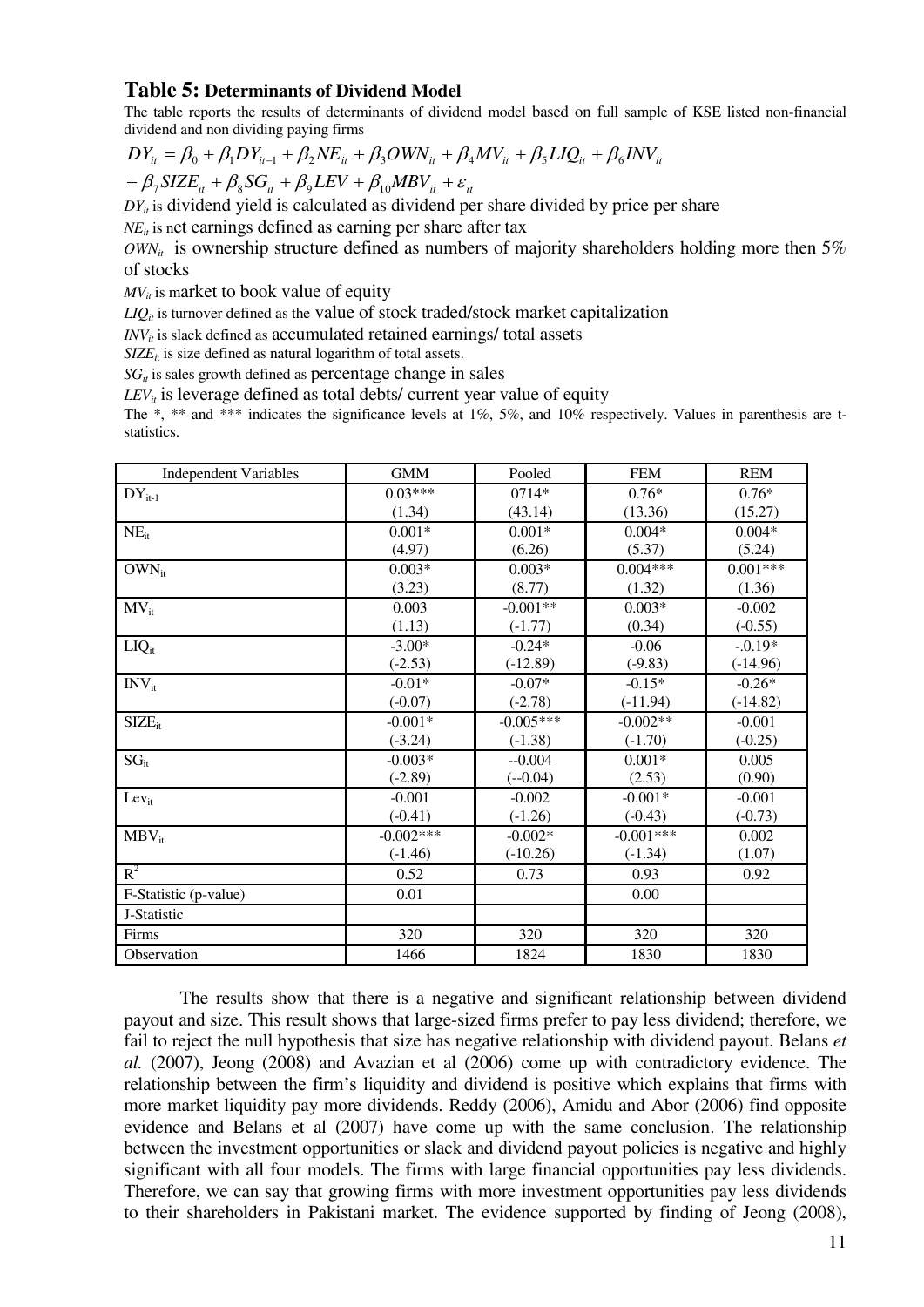Baker *et al.* (2007) and opposite from the findings of Naceur *et al.* (2006) and Belans *et al.* (2007). The relationship between the leverage and dividend payout is mix and significant in two models and sales growth has no significant impact on divided payout in all four models. These results indicate that the leverage and sales growth are not the determinant of dividend payout policies in listed firms of KSE. Baker *et al.* (2007) find the same relationship however, Belans *et al*. (2007), Avizan *et al.* (2006) find in contrast a significant relationship. The coefficient of determination and the F-Statistics are consistent in all above models the results are consistent with the empirical studies on determinants of dividend payout policy.

The model of determinants of dividend payout policy is also use to make the estimation for full sample and we come up identical findings as we get with sample of dividend paying firms. The results reported in Table 5 show that the lagged dividend yield has a positive relationship with the dividend yield of the current. The net earnings positively affect the dividend yield. The firms listed in KSE with major shareholding pay more dividends play important role to determine the dividend payout policies. As regards the financial characteristic of the firm size, it has negative association with dividend payout ratio. The relationship between the investment opportunities, market to book value and liquidity with dividend payout policies are negative and significant indicating that the firms with large investment opportunities, more market to book value and with more liquidity pay less dividends. The growth of the firm has no clear association with the dividend payout policy. The relationship between the leverage and dividend payout is negative and insignificant by using all the models so we conclude that the leverage is not the determinant of dividend payout policies in listed firms of KSE.

The robustness test consists on the sample of dividend paying firms. The dividend stability and the determinants of dividend payout policy in the KSE are presented in the modified model. The results of our study indicate that both lagged dividend per share and change in earning per share depends on mostly on the pervious earning per share. However the target dividend payout ratio is vary from 25 to 38.50 percent and the speed of adjustment varies from which is high with comparing to Turkey, US and Germany but low compare to developing markets like Tunisia, Ghana and Zimbabwe. These findings confirm the absence of dividend smoothing in Karachi Stock Exchange as calculated by Lintner (1956) for US market and finds it 30 percent slightly smoothing their dividends. As for as the determinants of dividend payout ration are concerned, the results of dividend paying firms are almost identical to the results of full sample firms. The lagged dividend yields of this time (t-1) have positive influence on current dividend.

#### **5. Conclusion**

We attempt to find the answer of the following questions: Do the firms listed in Karachi Stock Exchange follow the stable dividend payout policies? And what are the main factors that determine the dividend payout policies in listed firms of Karachi stock exchange?

The first part of the study, Lintner"s, Fama and Babiak and a modified model which is the extension of the partial adjustment model is applied using the static and panel data regressions. Our results shows that Pakistan"s listed firms rely more on the current earnings that past dividend to fixed their dividend payments in this way the dividends tends to be more sensitive to current earnings and also on the prior dividends. The variability in the earnings of the firms is reflected in the level of dividends. The high variation in the speed of adjustment in the both models Lintner"s and Fama and Babiak is tested by using panel regression analysis with four techniques: GMM, pool with common effect model, fixed effect model and random effect model. The variations in the speed of dividend paying firms are 42.50 to 63.26 percent which is high. This suggests the listed firms Karachi Stock Exchange do not smooth in paying their dividends. Additionally, the target payout ratio is very low 25 to 38.50 percent with the sample of dividend paying firms. Therefore, low target payout ratio and high speed of adjustment shows the trends towards the low smoothing and instability of dividend payout policies in Pakistan.

The second part of the study is highlighted some determinants that may influence the dividend payout policies. The results show that the firms having high profitability with stable earnings can afford larger free cash flows thus pay out larger dividends. The firms with larger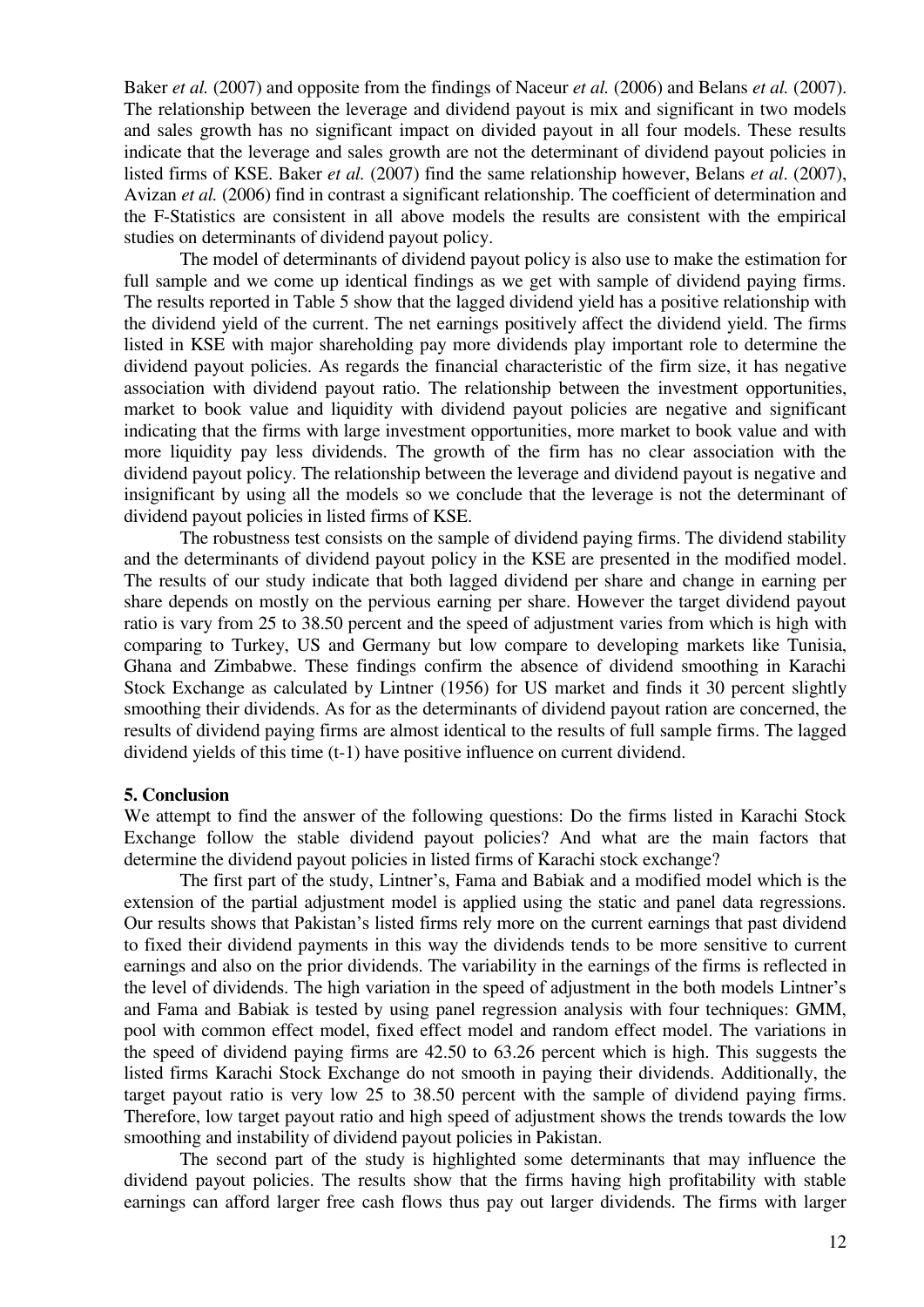investment opportunities can easily influence and play important role to determinant of dividend payout policies in Pakistan. The ownership structure has the major impact to determine the dividend payout policy in Pakistan. The firms with the major inside share holdings pay more dividends to its shareholders in Pakistan, which means the firms with high inside ownership or major inside shareholding pay dividend to reduce the cost associated with agency conflict. Moreover, the growth of the firms does not have any impact on the dividend payout and this result is not agreed with the informative content of dividends. The market liquidity of the firms has a positive influence which confirms that firms with higher market liquidity pay more dividends. The size is the highly negative and significant which shows that the large-sized firms invest in their assets rather then paying dividends to its shareholder, the results of our study generally support the pervious empirical studies on the determinants of dividend payout policy.

 One implication of our findings is that pro-growth polices generate more profitable investment opportunities and stimulate the financing needs of the corporations and leads the firms to distribute less and use the retained earning for expanding the corporations. Therefore large sized firms with more profitable investment opportunities want to rely less on external financing and more on retained earnings. Other implication that comes out from our study is that ownership structure has significant impact on dividend payout policy in Pakistan. The inside ownership is positively associated with the growth of dividends. When legal environment does not provide sufficient protection for outside Investors, entrepreneurs and original owners are forced to maintain large positions in their companies which resulted in concentration of firm ownership. The countries like Pakistan with poor investor protection corporate ownership have significant impact on dividend policy. Ownership concentration appeared to be more important tool to resolve agency conflict between controlling and minority shareholders when investor protection is weak. Furthermore it is important to mention here that the high relationship of ownership of major shareholders can create the block of holders which may be easily influence the dividend payout policy in Pakistan. The Securities Exchange Commission of Pakistan has to proper manage the shareholding pattern of the listed firms of Karachi Stock Exchange, Lahore Stock Exchange and Islamabad Stock Exchange.

This paper contributes to the literature of dynamics of dividends and determination of dividend payout policies, where we find significant effect of ownership on dividend payouts in case of emerging markets like Pakistan. There is a need to further analyze this issue with respect to corporate governance and the dividends payout policy. Examining the dynamic and determinants of dividend payout policy in relation with corporate governance would be an important and interesting exercise at the time when Securities and Exchange Commission of Pakistan wants to revise the Code of Corporate Governance.

#### **References**

- [1] Allen F., and R. Michaely, 2003, *Payout Policy,* Handbook of the Economics of Finance.
- [2] Aivazian , V. L. Booth, and S. Cleary, 2003, "Do emerging market firms follow different dividend policies from U.S. firms", *The Journal of Financial Research 26,* 371-3 87.
- [3] Arellano M. and S. Bond, 1991, "Some tests of specification for panel data: Monte Carlo evidence and an application to employment equation, *Review of Economic Studies 58,* 277- 297
- [4] Berkley R. and S. Myers, 2005, Principles of corporate finance (8th edition), London: McGraw-Hill. Black F., 1976, "The Dividend Puzzle", *Journal of Portfolio Management*, 2, 5-8.
- [5] Bhattacharya S., 1979, "Imperfect information, dividend policy and the bird in the hand fallacy", *Bell Journal of Economics* 10, 259-27.
- [6] Baker, Malcolm and Jeffrey ,Wurgler, 2004, "A catering theory of dividends", *Journal of Finance* 59, 1125-1165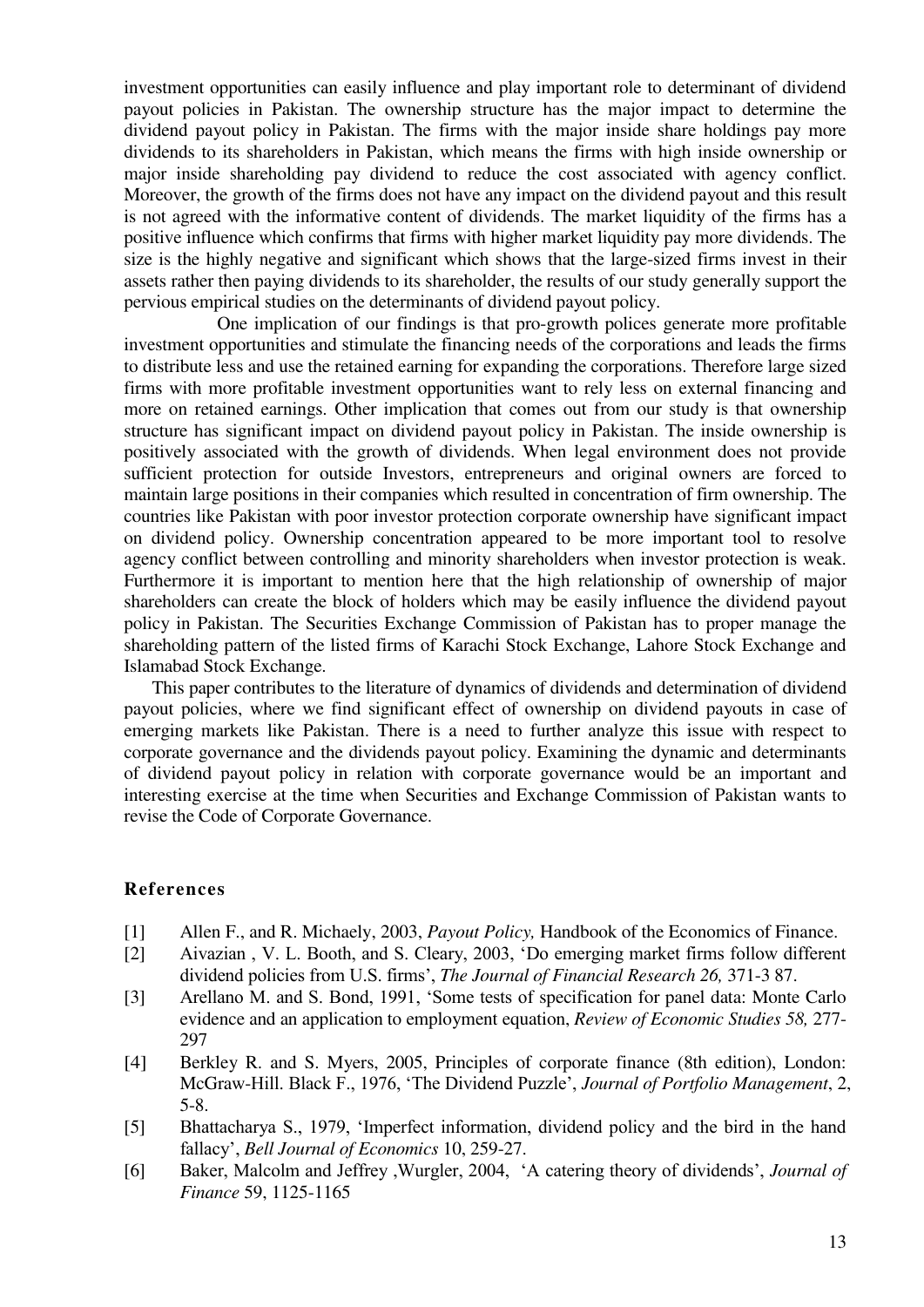- [7] Baker.Kent. H. Saudi"s, Dutta. Gandhi. D, "the perception of dividend by Canadian managers: new evidence", *International Journal of Managerial Finance*, vol.3, 2007.
- [8] De Angelo, Harry, Linda DeAngelo, and Douglas J. Skinner. 2004. "Are dividends disappearing? Dividend concentration and the consolidation of earnings". *Journal of Financial Economics* 72, 425-456.
- [9] De Angelo, Harry and Linda DeAngelo and René M. Stutz (2006) Dividend Policy and the earned/contributed capital mix: a test of the life-cycle theory, *Journal of Financial Economics*, 81, 227
- [10] D Suza. J., 'Agency cost, Market Risk, Investment opportunities and dividend Policy', *Journal of Manager Financials*, vol 25, Nov 1999.
- [11] Elsevier Abov. J., Amidu. M., "Determinants of dividend payout ratios in Ghana", *Journal of Risk Finance*, Vol 7, 2006
- [12] Easterbrook, Frank H., Two Agency- Cost Explanations of Dividends," American Economic Re view, Vol. 74, September 1984, 650- 659
- [13] Eriotis. Nikolaos, 'The Effect of distribution Earnings and size of the firm to its dividend policy", *International & economics Journal*, 2005.
- [14] Eije.von.Henk. Muggings William, "Dividend policy in the European union", *Journal International Finance*, Vol 2, 2006.
- [15] Fama E. and Babiak H., 1968, 'Dividend policy of individual firms: an empirical analysis', *Journal of the American Statistical Association*, 63, 1132-1161.
- [16] Fama, Eugene F. and Kenneth R. French. 2001. Disappearing dividends: Changing firm characteristics or lower propensity to pay? *Journal of Financial Economics* 60, 3-43.
- [17] G.M. Constantinides & M. Harris & R. M. Stutz (ed.), Handbook of the Economics of Finance, edition 1, volume 1, chapter 7, 337-429
- [18] Gordon, M.J. 1963, "Optimal investment and financing policy", *Journal of Finance*, Vol. 18 No. 2, 264-72.
- [19] Jensen M.C., 1986, "The Agency Costs of Free Cash Flow: Corporate Finance and Takeovers", Journal *of American Economic Review*, 76, 323-329.
- [20] Lease, R.C., John, K., Kalay, A., Loewenstein, U. and Sarig, O.D., 2000, "Dividend Policy: Its Impact on Firm Value", Harvard Business School Press, Boston, MA.
- [21] Miller M. and F. Modigliani, 1961, "Dividend policy, growth and the valuation of shares", *Journal of Business* 34,411-433.
- [22] Miller, M. and Scholes, M., 1978, "Dividends and taxes", *Journal of Financial Economics*, Vol. 6 No. 4, 333-64.
- [23] Megginson.Willaim, "Dividend policy in the European Union", *working paper series*, 2006.
- [24] Nickell S., 1981, 'Biases in Dynamic Models with Fixed Effects', Econometrica 49, 1417-1422
- [25] Nacelur. B. S, Goad's, Beelines, 2007, On the determinants and Dynamics of Dividend policy", *Journal of international review of finance.*
- [26] Omet. G., 'Dividend Policy Behaviour in the Jordanian Capital Market', *International journal of Finance,* 2004.
- [27] Rubin. A., "Ownership Concentration and liquidity", *Journal of Financial Market*, 2006.
- [28] Xu. Zhaoxia, Booth laurnace, "Who smooth Dividends", *Journal managerial Finance,* 2006.